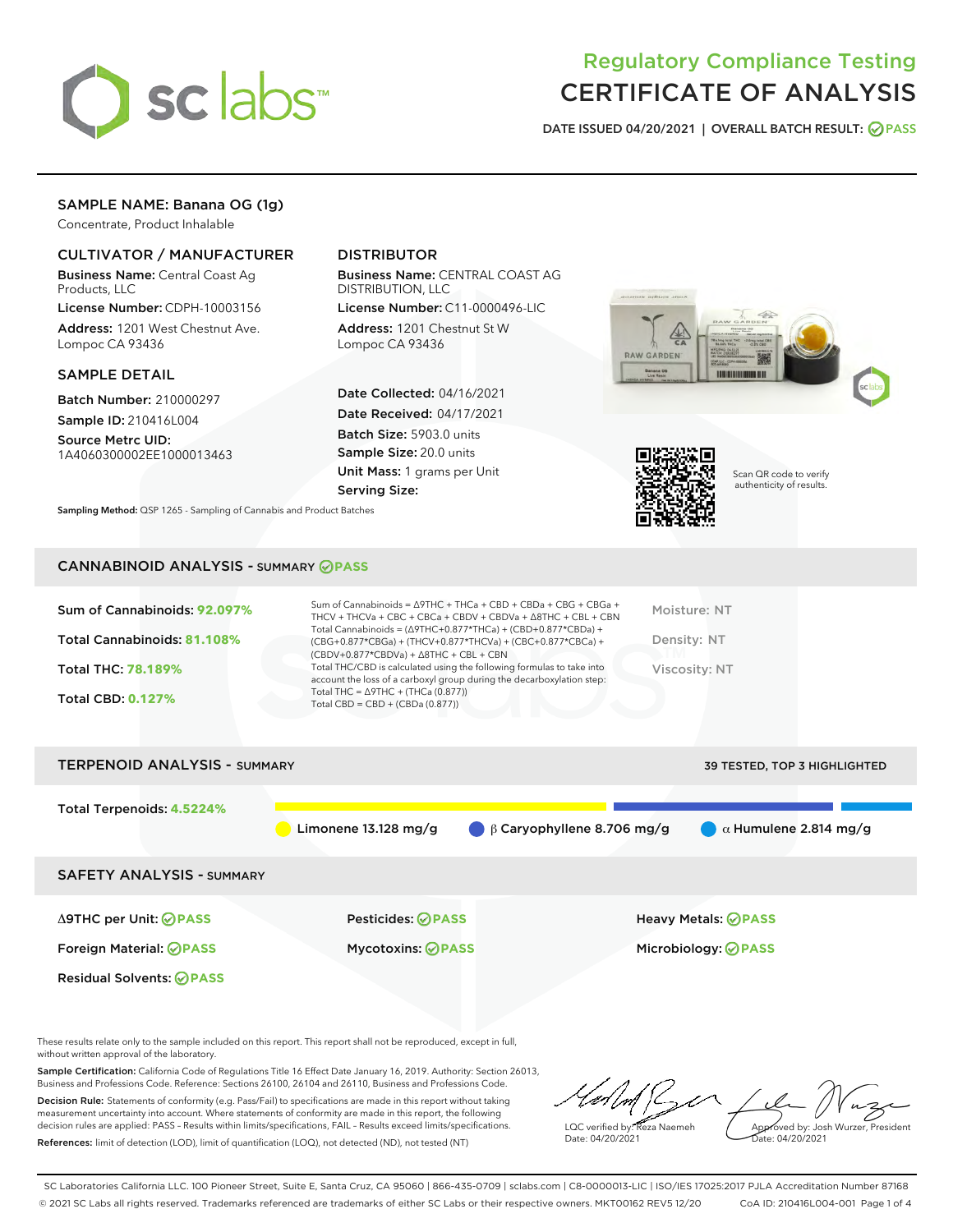



BANANA OG (1G) | DATE ISSUED 04/20/2021 | OVERALL BATCH RESULT: @ PASS

## CANNABINOID TEST RESULTS - 04/17/2021 2 PASS

Tested by high-performance liquid chromatography with diode-array detection (HPLC-DAD). **Method:** QSP 1157 - Analysis of Cannabinoids by HPLC-DAD

#### TOTAL CANNABINOIDS: **81.108%**

Total Cannabinoids (Total THC) + (Total CBD) + (Total CBG) + (Total THCV) + (Total CBC) + (Total CBDV) + ∆8THC + CBL + CBN

TOTAL THC: **78.189%** Total THC (∆9THC+0.877\*THCa)

TOTAL CBD: **0.127%**

Total CBD (CBD+0.877\*CBDa)

TOTAL CBG: 1.51% Total CBG (CBG+0.877\*CBGa)

TOTAL THCV: 0.389% Total THCV (THCV+0.877\*THCVa)

TOTAL CBC: 0.893% Total CBC (CBC+0.877\*CBCa)

TOTAL CBDV: ND Total CBDV (CBDV+0.877\*CBDVa)

| <b>COMPOUND</b> | LOD/LOQ<br>(mg/g)          | <b>MEASUREMENT</b><br><b>UNCERTAINTY</b><br>(mg/g) | <b>RESULT</b><br>(mg/g) | <b>RESULT</b><br>(%) |
|-----------------|----------------------------|----------------------------------------------------|-------------------------|----------------------|
| <b>THCa</b>     | 0.05/0.14                  | ±22.143                                            | 861.59                  | 86.159               |
| <b>A9THC</b>    | 0.06 / 0.26                | ±0.904                                             | 26.28                   | 2.628                |
| <b>CBGa</b>     | 0.1 / 0.2                  | ±0.80                                              | 15.4                    | 1.54                 |
| <b>CBCa</b>     | 0.07/0.28                  | ±0.498                                             | 10.18                   | 1.018                |
| <b>THCVa</b>    | 0.07/0.20                  | ±0.211                                             | 4.43                    | 0.443                |
| <b>CBG</b>      | 0.06/0.19                  | ±0.065                                             | 1.64                    | 0.164                |
| <b>CBDa</b>     | 0.02/0.19                  | ±0.042                                             | 1.45                    | 0.145                |
| A8THC           | 0.1/0.4                    | N/A                                                | <b>ND</b>               | <b>ND</b>            |
| <b>THCV</b>     | 0.1/0.2                    | N/A                                                | <b>ND</b>               | <b>ND</b>            |
| <b>CBD</b>      | 0.07/0.29                  | N/A                                                | <b>ND</b>               | <b>ND</b>            |
| <b>CBDV</b>     | 0.04/0.15                  | N/A                                                | <b>ND</b>               | <b>ND</b>            |
| <b>CBDVa</b>    | 0.03/0.53                  | N/A                                                | <b>ND</b>               | <b>ND</b>            |
| <b>CBL</b>      | 0.06 / 0.24                | N/A                                                | <b>ND</b>               | <b>ND</b>            |
| <b>CBN</b>      | 0.1/0.3                    | N/A                                                | <b>ND</b>               | <b>ND</b>            |
| <b>CBC</b>      | 0.2 / 0.5                  | N/A                                                | <b>ND</b>               | <b>ND</b>            |
|                 | <b>SUM OF CANNABINOIDS</b> |                                                    | 920.97 mg/g             | 92.097%              |

#### **UNIT MASS: 1 grams per Unit**

| ∆9THC per Unit                        | 1120 per-package limit     | <b>PASS</b><br>26.28 mg/unit |
|---------------------------------------|----------------------------|------------------------------|
| <b>Total THC per Unit</b>             |                            | 781.89 mg/unit               |
| <b>CBD per Unit</b>                   |                            | <b>ND</b>                    |
| <b>Total CBD per Unit</b>             |                            | $1.27$ mg/unit               |
| Sum of Cannabinoids<br>per Unit       |                            | 920.97 mg/unit               |
| <b>Total Cannabinoids</b><br>per Unit |                            | 811.08 mg/unit               |
| <b>MOISTURE TEST RESULT</b>           | <b>DENSITY TEST RESULT</b> | <b>VISCOSITY TEST RESULT</b> |

Not Tested

Not Tested

Not Tested

TERPENOID TEST RESULTS - 04/19/2021

Terpene analysis utilizing gas chromatography-flame ionization detection (GC-FID). **Method:** QSP 1192 - Analysis of Terpenoids by GC-FID

| <b>COMPOUND</b>         | LOD/LOQ<br>(mg/g) | <b>MEASUREMENT</b><br><b>UNCERTAINTY</b><br>(mg/g) | <b>RESULT</b><br>(mg/g)                         | <b>RESULT</b><br>$(\%)$ |
|-------------------------|-------------------|----------------------------------------------------|-------------------------------------------------|-------------------------|
| Limonene                | 0.005 / 0.016     | ±0.1877                                            | 13.128                                          | 1.3128                  |
| $\beta$ Caryophyllene   | 0.004 / 0.012     | ±0.3099                                            | 8.706                                           | 0.8706                  |
| $\alpha$ Humulene       | 0.009 / 0.029     | ±0.0903                                            | 2.814                                           | 0.2814                  |
| Terpineol               | 0.016 / 0.055     | ±0.1677                                            | 2.732                                           | 0.2732                  |
| Fenchol                 | 0.010 / 0.034     | ±0.0966                                            | 2.495                                           | 0.2495                  |
| <b>Myrcene</b>          | 0.008 / 0.025     | ±0.0310                                            | 2.400                                           | 0.2400                  |
| Terpinolene             | 0.008 / 0.026     | ±0.0475                                            | 2.316                                           | 0.2316                  |
| Ocimene                 | 0.011 / 0.038     | ±0.0717                                            | 2.235                                           | 0.2235                  |
| trans-β-Farnesene       | 0.008 / 0.025     | ±0.0653                                            | 1.840                                           | 0.1840                  |
| <b>β Pinene</b>         | 0.004 / 0.014     | ±0.0167                                            | 1.452                                           | 0.1452                  |
| $\alpha$ Bisabolol      | 0.008 / 0.026     | ±0.0621                                            | 1.163                                           | 0.1163                  |
| $\alpha$ Pinene         | 0.005 / 0.017     | ±0.0078                                            | 0.902                                           | 0.0902                  |
| Nerolidol               | 0.009 / 0.028     | ±0.0380                                            | 0.604                                           | 0.0604                  |
| Linalool                | 0.009 / 0.032     | ±0.0198                                            | 0.520                                           | 0.0520                  |
| <b>Borneol</b>          | 0.005 / 0.016     | ±0.0187                                            | 0.445                                           | 0.0445                  |
| Caryophyllene<br>Oxide  | 0.010 / 0.033     | ±0.0161                                            | 0.350                                           | 0.0350                  |
| Fenchone                | 0.009 / 0.028     | ±0.0085                                            | 0.293                                           | 0.0293                  |
| Valencene               | 0.009 / 0.030     | ±0.0145                                            | 0.210                                           | 0.0210                  |
| Camphene                | 0.005 / 0.015     | ±0.0017                                            | 0.146                                           | 0.0146                  |
| Sabinene Hydrate        | 0.006 / 0.022     | ±0.0042                                            | 0.108                                           | 0.0108                  |
| $\alpha$ Phellandrene   | 0.006 / 0.020     | ±0.0009                                            | 0.068                                           | 0.0068                  |
| $\alpha$ Terpinene      | 0.005 / 0.017     | ±0.0009                                            | 0.059                                           | 0.0059                  |
| Geraniol                | 0.002 / 0.007     | ±0.0024                                            | 0.055                                           | 0.0055                  |
| $\gamma$ Terpinene      | 0.006 / 0.018     | ±0.0009                                            | 0.054                                           | 0.0054                  |
| 3 Carene                | 0.005 / 0.018     | ±0.0007                                            | 0.046                                           | 0.0046                  |
| Citronellol             | 0.003 / 0.010     | ±0.0020                                            | 0.041                                           | 0.0041                  |
| Eucalyptol              | 0.006 / 0.018     | ±0.0007                                            | 0.029                                           | 0.0029                  |
| Isoborneol              | 0.004 / 0.012     | ±0.0005                                            | 0.013                                           | 0.0013                  |
| p-Cymene                | 0.005 / 0.016     | N/A                                                | <loq< th=""><th><loq< th=""></loq<></th></loq<> | <loq< th=""></loq<>     |
| Sabinene                | 0.004 / 0.014     | N/A                                                | <b>ND</b>                                       | ND                      |
| (-)-Isopulegol          | 0.005 / 0.016     | N/A                                                | <b>ND</b>                                       | ND                      |
| Camphor                 | 0.006 / 0.019     | N/A                                                | ND                                              | ND                      |
| Menthol                 | 0.008 / 0.025     | N/A                                                | <b>ND</b>                                       | <b>ND</b>               |
| <b>Nerol</b>            | 0.003 / 0.011     | N/A                                                | <b>ND</b>                                       | ND                      |
| R-(+)-Pulegone          | 0.003 / 0.011     | N/A                                                | ND                                              | ND                      |
| <b>Geranyl Acetate</b>  | 0.004 / 0.014     | N/A                                                | <b>ND</b>                                       | ND                      |
| $\alpha$ Cedrene        | 0.005 / 0.016     | N/A                                                | <b>ND</b>                                       | ND                      |
| Guaiol                  | 0.009 / 0.030     | N/A                                                | ND                                              | ND                      |
| Cedrol                  | 0.008 / 0.027     | N/A                                                | ND                                              | <b>ND</b>               |
| <b>TOTAL TERPENOIDS</b> |                   |                                                    | 45.224 mg/g                                     | 4.5224%                 |

SC Laboratories California LLC. 100 Pioneer Street, Suite E, Santa Cruz, CA 95060 | 866-435-0709 | sclabs.com | C8-0000013-LIC | ISO/IES 17025:2017 PJLA Accreditation Number 87168 © 2021 SC Labs all rights reserved. Trademarks referenced are trademarks of either SC Labs or their respective owners. MKT00162 REV5 12/20 CoA ID: 210416L004-001 Page 2 of 4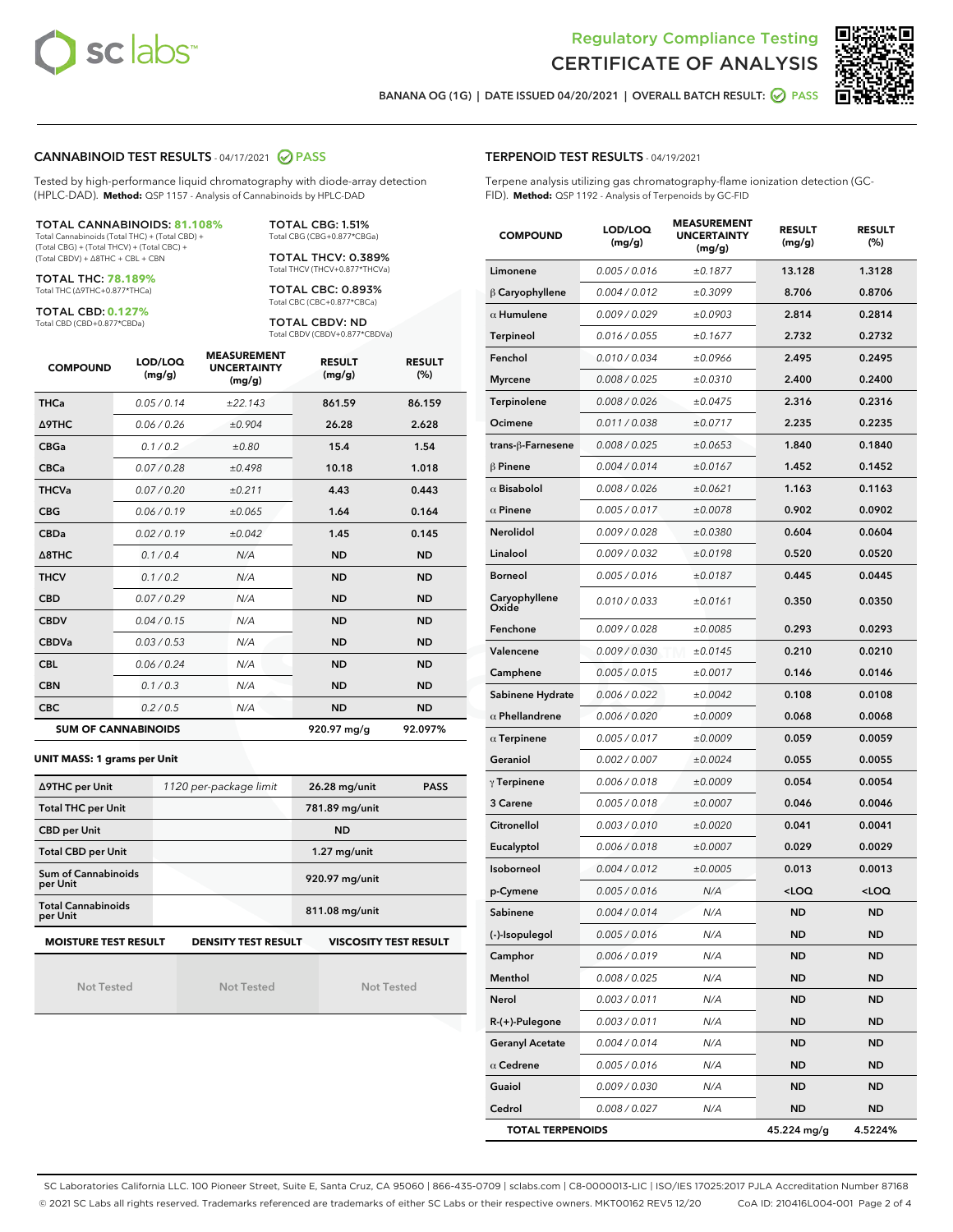



BANANA OG (1G) | DATE ISSUED 04/20/2021 | OVERALL BATCH RESULT:  $\bigcirc$  PASS

## CATEGORY 1 PESTICIDE TEST RESULTS - 04/19/2021 2 PASS

Pesticide and plant growth regulator analysis utilizing high-performance liquid chromatography-mass spectrometry (HPLC-MS) or gas chromatography-mass spectrometry (GC-MS). \*GC-MS utilized where indicated. **Method:** QSP 1212 - Analysis of Pesticides and Mycotoxins by LC-MS or QSP 1213 - Analysis of Pesticides by GC-MS

| <b>COMPOUND</b>             | LOD/LOQ<br>$(\mu g/g)$ | <b>ACTION</b><br><b>LIMIT</b><br>$(\mu g/g)$ | <b>MEASUREMENT</b><br><b>UNCERTAINTY</b><br>$(\mu g/g)$ | <b>RESULT</b><br>$(\mu g/g)$ | <b>RESULT</b> |
|-----------------------------|------------------------|----------------------------------------------|---------------------------------------------------------|------------------------------|---------------|
| Aldicarb                    | 0.03 / 0.08            | $\ge$ LOD                                    | N/A                                                     | <b>ND</b>                    | <b>PASS</b>   |
| Carbofuran                  | 0.02/0.05              | $>$ LOD                                      | N/A                                                     | <b>ND</b>                    | <b>PASS</b>   |
| Chlordane*                  | 0.03 / 0.08            | $\ge$ LOD                                    | N/A                                                     | <b>ND</b>                    | <b>PASS</b>   |
| Chlorfenapyr*               | 0.03/0.10              | $\ge$ LOD                                    | N/A                                                     | <b>ND</b>                    | <b>PASS</b>   |
| Chlorpyrifos                | 0.02 / 0.06            | $\ge$ LOD                                    | N/A                                                     | <b>ND</b>                    | <b>PASS</b>   |
| Coumaphos                   | 0.02/0.07              | $>$ LOD                                      | N/A                                                     | <b>ND</b>                    | <b>PASS</b>   |
| <b>Daminozide</b>           | 0.02 / 0.07            | $\ge$ LOD                                    | N/A                                                     | <b>ND</b>                    | <b>PASS</b>   |
| <b>DDVP</b><br>(Dichlorvos) | 0.03/0.09              | $\ge$ LOD                                    | N/A                                                     | <b>ND</b>                    | <b>PASS</b>   |
| <b>Dimethoate</b>           | 0.03/0.08              | $\ge$ LOD                                    | N/A                                                     | <b>ND</b>                    | <b>PASS</b>   |
| Ethoprop(hos)               | 0.03/0.10              | $\ge$ LOD                                    | N/A                                                     | <b>ND</b>                    | <b>PASS</b>   |
| Etofenprox                  | 0.02 / 0.06            | $>$ LOD                                      | N/A                                                     | <b>ND</b>                    | <b>PASS</b>   |
| Fenoxycarb                  | 0.03/0.08              | $\ge$ LOD                                    | N/A                                                     | <b>ND</b>                    | <b>PASS</b>   |
| Fipronil                    | 0.03/0.08              | $>$ LOD                                      | N/A                                                     | <b>ND</b>                    | <b>PASS</b>   |
| Imazalil                    | 0.02 / 0.06            | $\ge$ LOD                                    | N/A                                                     | <b>ND</b>                    | <b>PASS</b>   |
| Methiocarb                  | 0.02 / 0.07            | $\ge$ LOD                                    | N/A                                                     | <b>ND</b>                    | <b>PASS</b>   |
| Methyl<br>parathion         | 0.03/0.10              | $>$ LOD                                      | N/A                                                     | <b>ND</b>                    | <b>PASS</b>   |
| <b>Mevinphos</b>            | 0.03/0.09              | $>$ LOD                                      | N/A                                                     | <b>ND</b>                    | <b>PASS</b>   |
| Paclobutrazol               | 0.02 / 0.05            | $\ge$ LOD                                    | N/A                                                     | <b>ND</b>                    | <b>PASS</b>   |
| Propoxur                    | 0.03/0.09              | $>$ LOD                                      | N/A                                                     | <b>ND</b>                    | <b>PASS</b>   |
| Spiroxamine                 | 0.03 / 0.08            | $\ge$ LOD                                    | N/A                                                     | <b>ND</b>                    | <b>PASS</b>   |
| Thiacloprid                 | 0.03/0.10              | $\ge$ LOD                                    | N/A                                                     | <b>ND</b>                    | <b>PASS</b>   |

#### CATEGORY 2 PESTICIDE TEST RESULTS - 04/19/2021 @ PASS

| <b>COMPOUND</b>          | LOD/LOO<br>$(\mu g/g)$ | <b>ACTION</b><br>LIMIT<br>$(\mu g/g)$ | <b>MEASUREMENT</b><br><b>UNCERTAINTY</b><br>$(\mu g/g)$ | <b>RESULT</b><br>$(\mu g/g)$ | <b>RESULT</b> |  |
|--------------------------|------------------------|---------------------------------------|---------------------------------------------------------|------------------------------|---------------|--|
| Abamectin                | 0.03/0.10              | 0.1                                   | N/A                                                     | <b>ND</b>                    | <b>PASS</b>   |  |
| Acephate                 | 0.02/0.07              | 0.1                                   | N/A                                                     | <b>ND</b>                    | <b>PASS</b>   |  |
| Acequinocyl              | 0.02/0.07              | 0.1                                   | N/A                                                     | <b>ND</b>                    | <b>PASS</b>   |  |
| Acetamiprid              | 0.02 / 0.05            | 0.1                                   | N/A                                                     | <b>ND</b>                    | <b>PASS</b>   |  |
| Azoxystrobin             | 0.02/0.07              | 0.1                                   | N/A                                                     | <b>ND</b>                    | <b>PASS</b>   |  |
| <b>Bifenazate</b>        | 0.01 / 0.04            | 0.1                                   | N/A                                                     | <b>ND</b>                    | <b>PASS</b>   |  |
| <b>Bifenthrin</b>        | 0.02 / 0.05            | 3                                     | N/A                                                     | <b>ND</b>                    | <b>PASS</b>   |  |
| <b>Boscalid</b>          | 0.03/0.09              | 0.1                                   | N/A                                                     | <b>ND</b>                    | <b>PASS</b>   |  |
| Captan                   | 0.19/0.57              | 0.7                                   | N/A                                                     | <b>ND</b>                    | <b>PASS</b>   |  |
| Carbaryl                 | 0.02/0.06              | 0.5                                   | N/A                                                     | <b>ND</b>                    | <b>PASS</b>   |  |
| Chlorantranilip-<br>role | 0.04/0.12              | 10                                    | N/A                                                     | <b>ND</b>                    | <b>PASS</b>   |  |
| Clofentezine             | 0.03/0.09              | 0.1                                   | N/A                                                     | <b>ND</b>                    | <b>PASS</b>   |  |

| <b>CATEGORY 2 PESTICIDE TEST RESULTS</b> - 04/19/2021 continued |
|-----------------------------------------------------------------|
|-----------------------------------------------------------------|

| <b>COMPOUND</b>               | LOD/LOQ<br>(µg/g) | <b>ACTION</b><br><b>LIMIT</b><br>(µg/g) | <b>MEASUREMENT</b><br><b>UNCERTAINTY</b><br>$(\mu g/g)$ | <b>RESULT</b><br>(µg/g) | <b>RESULT</b> |
|-------------------------------|-------------------|-----------------------------------------|---------------------------------------------------------|-------------------------|---------------|
| Cyfluthrin                    | 0.12 / 0.38       | $\overline{c}$                          | N/A                                                     | <b>ND</b>               | <b>PASS</b>   |
| Cypermethrin                  | 0.11 / 0.32       | $\mathcal{I}$                           | N/A                                                     | <b>ND</b>               | <b>PASS</b>   |
| <b>Diazinon</b>               | 0.02 / 0.05       | 0.1                                     | N/A                                                     | <b>ND</b>               | <b>PASS</b>   |
| Dimethomorph                  | 0.03 / 0.09       | 2                                       | N/A                                                     | <b>ND</b>               | <b>PASS</b>   |
| Etoxazole                     | 0.02 / 0.06       | 0.1                                     | N/A                                                     | <b>ND</b>               | <b>PASS</b>   |
| Fenhexamid                    | 0.03 / 0.09       | 0.1                                     | N/A                                                     | <b>ND</b>               | <b>PASS</b>   |
| Fenpyroximate                 | 0.02 / 0.06       | 0.1                                     | N/A                                                     | <b>ND</b>               | <b>PASS</b>   |
| Flonicamid                    | 0.03 / 0.10       | 0.1                                     | N/A                                                     | <b>ND</b>               | <b>PASS</b>   |
| Fludioxonil                   | 0.03/0.10         | 0.1                                     | N/A                                                     | <b>ND</b>               | <b>PASS</b>   |
| Hexythiazox                   | 0.02 / 0.07       | 0.1                                     | N/A                                                     | <b>ND</b>               | <b>PASS</b>   |
| Imidacloprid                  | 0.04 / 0.11       | 5                                       | N/A                                                     | <b>ND</b>               | <b>PASS</b>   |
| Kresoxim-methyl               | 0.02 / 0.07       | 0.1                                     | N/A                                                     | <b>ND</b>               | <b>PASS</b>   |
| <b>Malathion</b>              | 0.03 / 0.09       | 0.5                                     | N/A                                                     | <b>ND</b>               | <b>PASS</b>   |
| Metalaxyl                     | 0.02 / 0.07       | $\overline{c}$                          | N/A                                                     | <b>ND</b>               | <b>PASS</b>   |
| Methomyl                      | 0.03 / 0.10       | 1                                       | N/A                                                     | <b>ND</b>               | <b>PASS</b>   |
| Myclobutanil                  | 0.03 / 0.09       | 0.1                                     | N/A                                                     | <b>ND</b>               | <b>PASS</b>   |
| Naled                         | 0.02 / 0.07       | 0.1                                     | N/A                                                     | <b>ND</b>               | <b>PASS</b>   |
| Oxamyl                        | 0.04 / 0.11       | 0.5                                     | N/A                                                     | <b>ND</b>               | <b>PASS</b>   |
| Pentachloronitro-<br>benzene* | 0.03 / 0.09       | 0.1                                     | N/A                                                     | <b>ND</b>               | <b>PASS</b>   |
| Permethrin                    | 0.04 / 0.12       | 0.5                                     | N/A                                                     | <b>ND</b>               | <b>PASS</b>   |
| Phosmet                       | 0.03 / 0.10       | 0.1                                     | N/A                                                     | <b>ND</b>               | <b>PASS</b>   |
| Piperonylbu-<br>toxide        | 0.02 / 0.07       | 3                                       | N/A                                                     | <b>ND</b>               | <b>PASS</b>   |
| Prallethrin                   | 0.03 / 0.08       | 0.1                                     | N/A                                                     | <b>ND</b>               | <b>PASS</b>   |
| Propiconazole                 | 0.02 / 0.07       | 0.1                                     | N/A                                                     | <b>ND</b>               | <b>PASS</b>   |
| Pyrethrins                    | 0.04 / 0.12       | 0.5                                     | N/A                                                     | <b>ND</b>               | <b>PASS</b>   |
| Pyridaben                     | 0.02 / 0.07       | 0.1                                     | N/A                                                     | <b>ND</b>               | <b>PASS</b>   |
| Spinetoram                    | 0.02 / 0.07       | 0.1                                     | N/A                                                     | <b>ND</b>               | <b>PASS</b>   |
| Spinosad                      | 0.02 / 0.07       | 0.1                                     | N/A                                                     | <b>ND</b>               | <b>PASS</b>   |
| Spiromesifen                  | 0.02 / 0.05       | 0.1                                     | N/A                                                     | <b>ND</b>               | <b>PASS</b>   |
| Spirotetramat                 | 0.02 / 0.06       | 0.1                                     | N/A                                                     | <b>ND</b>               | <b>PASS</b>   |
| Tebuconazole                  | 0.02 / 0.07       | 0.1                                     | N/A                                                     | <b>ND</b>               | <b>PASS</b>   |
| Thiamethoxam                  | 0.03 / 0.10       | 5                                       | N/A                                                     | <b>ND</b>               | <b>PASS</b>   |
| Trifloxystrobin               | 0.03 / 0.08       | 0.1                                     | N/A                                                     | <b>ND</b>               | <b>PASS</b>   |

SC Laboratories California LLC. 100 Pioneer Street, Suite E, Santa Cruz, CA 95060 | 866-435-0709 | sclabs.com | C8-0000013-LIC | ISO/IES 17025:2017 PJLA Accreditation Number 87168 © 2021 SC Labs all rights reserved. Trademarks referenced are trademarks of either SC Labs or their respective owners. MKT00162 REV5 12/20 CoA ID: 210416L004-001 Page 3 of 4